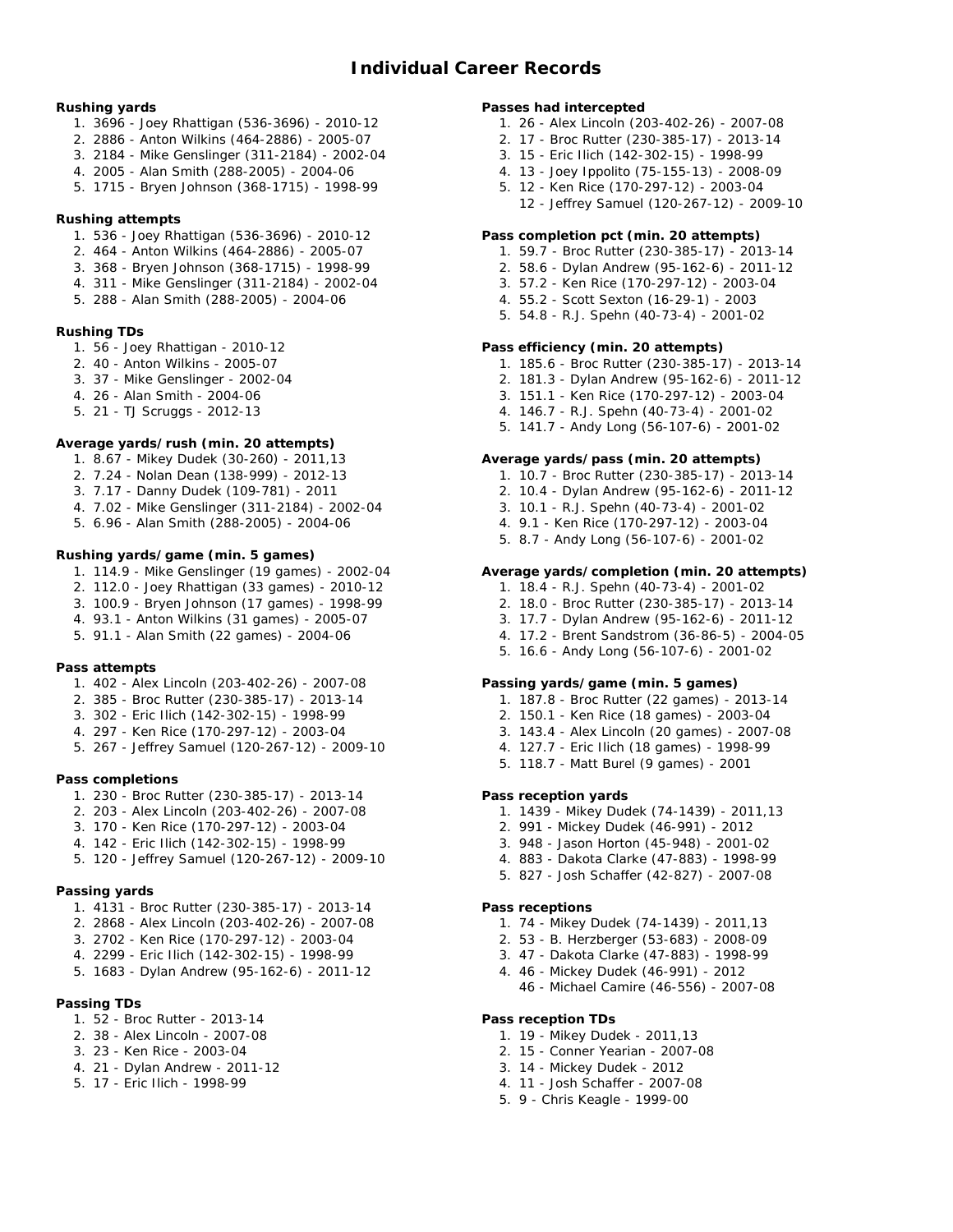**Average yards/catch (min. 5 receptions)**

- 1. 30.12 John Bubeck (8-241) 2002
- 2. 24.20 Jordan Maclin (5-121) 2013
- 3. 24.03 Isaiah Robertso (30-721) 2014
- 4. 23.70 Jon David (10-237) 2003-04
- 5. 22.60 Joey Antonacci (5-113) 2005-06

**Receptions/game (min. 5 games)**

- 1. 5.29 Mikey Dudek (14 games) 2011,13
- 2. 3.54 Mickey Dudek (13 games) 2012
- 3. 3.00 Josh Schaffer (14 games) 2007-08 3.00 - Chris Keagle (13 games) - 1999-00 3.00 - Isaiah Robertso (10 games) - 2014

**Total offense yards**

- 1. 4178 Broc Rutter (441-4178) 2013-14
- 2. 3696 Joey Rhattigan (537-3696) 2010-12
- 3. 2886 Anton Wilkins (467-2886) 2005-07
- 4. 2790 Alex Lincoln (479-2790) 2007-08
- 5. 2516 Ken Rice (341-2516) 2003-04

**TDs responsible for**

- 1. 61 Joey Rhattigan 2010-12
- 2. 54 Broc Rutter 2013-14
- 3. 46 Anton Wilkins 2005-07
- 4. 40 Alex Lincoln 2007-08
- 5. 38 Mike Genslinger 2002-04

## **Total offense/game (min. 5 games)**

- 1. 189.9 Broc Rutter (22 games) 2013-14
- 2. 152.2 Joey Ippolito (12 games) 2008-09
- 3. 139.8 Ken Rice (18 games) 2003-04
- 4. 139.5 Alex Lincoln (20 games) 2007-08
- 5. 126.0 Eric Ilich (18 games) 1998-99

**Total offense/play (min. 50 plays)**

- 1. 9.47 Broc Rutter (441-4178) 2013-14
- 2. 9.10 Dylan Andrew (183-1665) 2011-12
- 3. 7.97 Andy Long (117-932) 2001-02
- 4. 7.38 Ken Rice (341-2516) 2003-04
- 5. 7.24 Nolan Dean (138-999) 2012-13
- **All purpose yards**
	- 1. 4539 Joey Rhattigan 2010-12
	- 2. 3584 Anton Wilkins 2005-07
	- 3. 2829 Mike Genslinger 2002-04
	- 4. 2416 Mikey Dudek 2011,13
	- 5. 2189 Trenton Snyder 2009-10

**All purpose yards/game (min. 5 games)**

- 1. 172.6 Mikey Dudek (14 games) 2011,13
- 2. 148.9 Mike Genslinger (19 games) 2002-04
- 3. 137.5 Joey Rhattigan (33 games) 2010-12
- 4. 123.5 Isaiah Robertso (10 games) 2014
- 5. 122.2 Mickey Dudek (13 games) 2012
- **Total points scored**
	- 1. 368 Joey Rhattigan (61 TD, 1 PAT) 2010-12
	- 2. 278 Anton Wilkins (46 TD, 1 PAT) 2005-07
	- 3. 228 Mike Genslinger (38 TD) 2002-04
	- 4. 178 Ryan Mulhern (148 PAT, 10 FG) 2009-12
	- 5. 168 Alan Smith (28 TD) 2004-06

**Touchdowns scored**

- 1. 61 Joey Rhattigan (56 rush, 2 rcv, 3 ret) 2010-12
- 2. 46 Anton Wilkins (40 rush, 5 rcv, 1 ret) 2005-07
- 3. 38 Mike Genslinger (37 rush, 1 rcv) 2002-04
- 4. 28 Alan Smith (26 rush, 2 rcv) 2004-06
- 5. 24 Mikey Dudek (3 rush, 19 rcv, 2 ret) 2011,13

# **PAT kicks made**

- 1. 148 Ryan Mulhern (148-163) 2009-12
- 2. 64 Nick Schneider (64-67) 2006-07
	- 3. 47 Joe Brown (47-52) 2004-05
- 4. 41 David Plouffe (41-43) 2003-05
- 5. 39 Peter Acquaviva (39-49) 2001-02

# **PAT kicks attempted**

- 1. 163 Ryan Mulhern (148-163) 2009-12
- 2. 67 Nick Schneider (64-67) 2006-07
- 3. 52 Joe Brown (47-52) 2004-05
- 4. 49 Peter Acquaviva (39-49) 2001-02
- 5. 44 Patrick Inzerra (36-44) 2014

## **PAT kick pct (min. 5 attempts)**

- 1. 95.5 Nick Schneider (64-67) 2006-07
- 2. 95.5 Tim Drancik (21-22) 2008
- 3. 95.3 David Plouffe (41-43) 2003-05
- 4. 90.8 Ryan Mulhern (148-163) 2009-12
- 5. 90.4 Joe Brown (47-52) 2004-05
- **Field goals made**
	- 1. 10 Ryan Mulhern (10-21) 2009-12
	- 2. 8 Nick Schneider (8-15) 2006-07
	- 3. 6 Jeremy Gehl (6-6) 2002-03
	- 6 Peter Acquaviva (6-9) 2001-02 5. 5 - David Plouffe (5-9) - 2003-05
		- 5 Bobby Noland (5-10) 1998-00

## **Field goals attempted**

- 1. 21 Ryan Mulhern (10-21) 2009-12
- 2. 15 Nick Schneider (8-15) 2006-07
- 3. 10 Bobby Noland (5-10) 1998-00
- 4. 9 Peter Acquaviva (6-9) 2001-02
- 9 David Plouffe (5-9) 2003-05

**Field goal pct (min. 5 attempts)**

- 1. 100.0 Jeremy Gehl (6-6) 2002-03
- 2. 66.7 Peter Acquaviva (6-9) 2001-02
- 3. 55.6 David Plouffe (5-9) 2003-05
- 4. 53.3 Nick Schneider (8-15) 2006-07
- 5. 50.0 Bobby Noland (5-10) 1998-00
- **Punt yards**

**Punt attempts**

1. 2378 - R.J. Spehn (72-2378) - 2001-02

1. 72 - R.J. Spehn (72-2378) - 2001-02 2. 67 - Bobby Noland (67-2372) - 1998-00 3. 57 - Nick Grosso (57-2170) - 2003-04 4. 48 - Ryan Mulhern (48-1535) - 2009-12 5. 40 - Tyler Bromer (40-1365) - 2013-14 40 - Ryan Brown (40-1345) - 2006-07

- 2. 2372 Bobby Noland (67-2372) 1998-00
- 3. 2170 Nick Grosso (57-2170) 2003-04
- 4. 1535 Ryan Mulhern (48-1535) 2009-12 5. 1365 - Tyler Bromer (40-1365) - 2013-14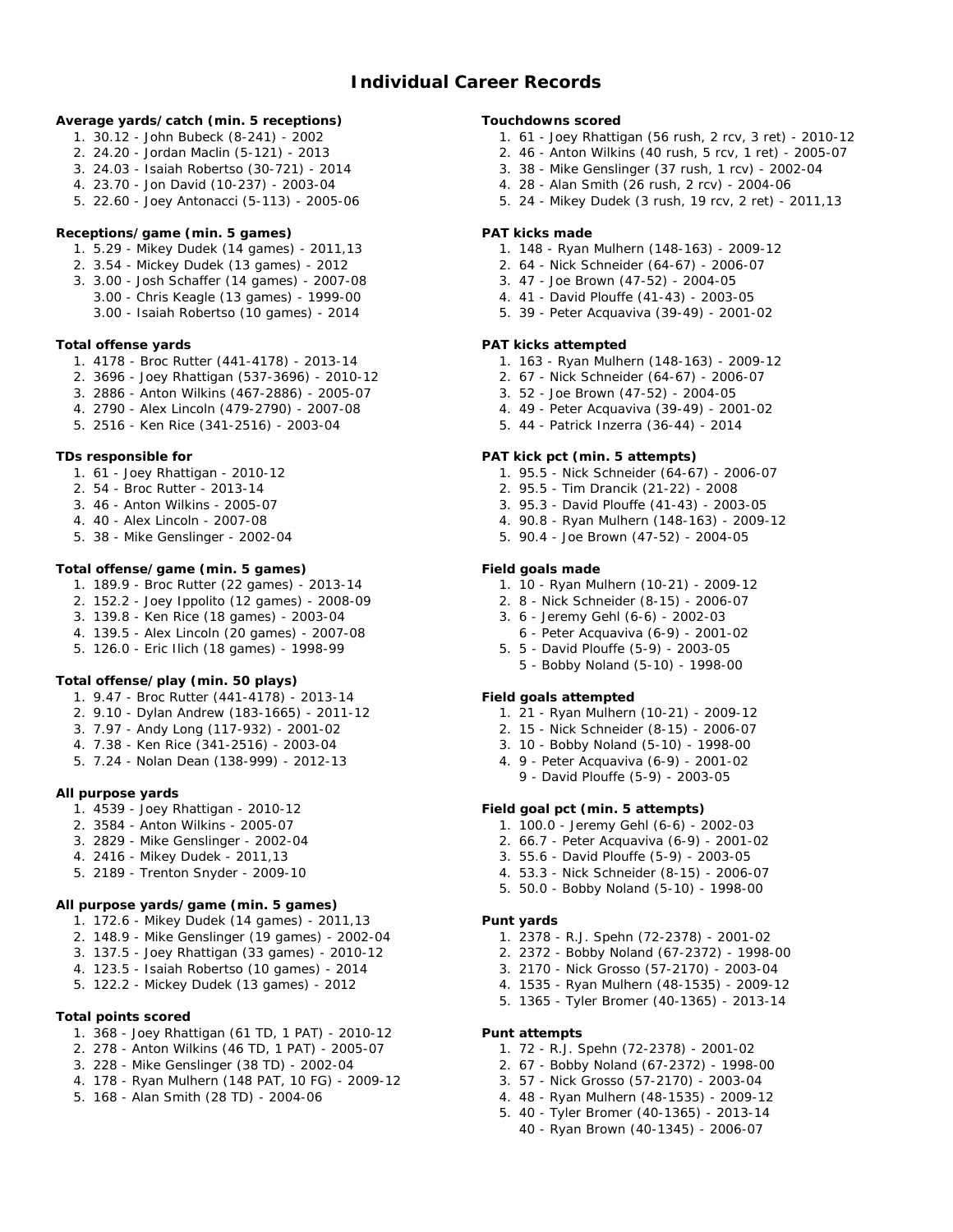# **Individual Career Records**

**Punts had blocked**

- 1. 1 A. Skowronski (38-1245) 2009-10
	- 1 Andy Roth (9-262) 2009
	- 1 Michael Filip (27-860) 2008
- **Average yards/punt (min. 5 attempts)**
	- 1. 38.07 Nick Grosso (57-2170) 2003-04
	- 2. 36.68 Matt McGilliard (37-1357) 2005-06
	- 3. 36.36 JP Quinn (11-400) 2011-12 4. 35.62 - Ryan Horan (13-463) - 1998-99
	- 5. 35.40 Bobby Noland (67-2372) 1998-00
	-

## **Punt return yards**

- 1. 251 Michael Camire (27-251) 2007-08
- 2. 209 Ryan Thorpe (18-209) 2004-05
- 3. 185 Jeff Evak (28-185) 2010-12
- 4. 183 Peter Acquaviva (18-183) 2001-02
- 5. 167 Drew Meyer (18-167) 2003-04
- **Punt returns**
	- 1. 28 Jeff Evak (28-185) 2010-12
	- 2. 27 Michael Camire (27-251) 2007-08
	- 3. 18 Drew Meyer (18-167) 2003-04
		- 18 Ryan Thorpe (18-209) 2004-05
		- 18 Peter Acquaviva (18-183) 2001-02

## **Punt return TDs**

- 1. 2 Nolan Dean 2012-13
- 2 C.J. Robertson 2005-06
- 3. 1 A. Shonkwiler 2009-10
	- 1 Mike Ippolito 2009-11
	- 1 Mickey Dudek 2012
	- 1 Will Konovsky 2007-08
	- 1 Will Radostits 2007-08

## **Average yards/punt return (min. 5 attempts)**

- 1. 29.20 Mickey Dudek (5-146) 2012
- 2. 11.61 Ryan Thorpe (18-209) 2004-05
- 3. 11.50 Isaiah Robertso (12-138) 2014
- 4. 11.38 Ryan Harmon (8-91) 2003-04
- 5. 10.50 Matt McGilliard (8-84) 2005-06

## **Kick return yards**

- 1. 692 Mikey Dudek (21-692) 2011,13
- 2. 669 Ryan Horan (32-669) 1998-99
- 3. 618 Joey Rhattigan (18-618) 2010-12
- 4. 560 Dillon Strack (17-560) 2009-10
- 5. 523 J.J. DeHaan (21-523) 2005-07
- **Kick returns**
	- 1. 32 Ryan Horan (32-669) 1998-99
	- 2. 21 Mikey Dudek (21-692) 2011,13
	- 21 J.J. DeHaan (21-523) 2005-07
	- 4. 18 Joey Rhattigan (18-618) 2010-12
	- 5. 17 Dillon Strack (17-560) 2009-10
		- 17 B. Herzberger (17-443) 2008-09
- **Kick return TDs**
	- 1. 4 Jason Horton 2001-02
	- 2. 3 Jeff Evak 2010-12
		- 3 Joey Rhattigan 2010-12
		- 3 Mickey Dudek 2012
		- 3 Dillon Strack 2009-10

**Average yards/kick return (min. 5 attempts)**

- 1. 59.75 Jason Horton (8-478) 2001-02
- 2. 41.20 Mickey Dudek (10-412) 2012
- 3. 36.42 Jeff Evak (12-437) 2010-12
- 4. 34.33 Joey Rhattigan (18-618) 2010-12
- 5. 33.91 Isaiah Robertso (11-373) 2014

# **Interception return yards**

- 1. 244 Jeremy Gehl (7-244) 2002-03
- 2. 125 C.J. Robertson (5-125) 2005-06
- 3. 119 Sami Khalil (3-119) 2009-10
- 4. 94 Josh Prescher (2-94) 2011-12
- 5. 76 Sherman Neal (4-76) 2004-05

## **Interceptions**

- 1. 7 Jeremy Gehl (7-244) 2002-03
- 7 Matt McGilliard (7-53) 2005-06
- 3. 5 C.J. Robertson (5-125) 2005-06 5 - Alex Malandro (5-74) - 2009-10
- 5. 4 Sherman Neal (4-76) 2004-05
	- 4 John Cresto (4-55) 2001-02
	- 4 Sam Norgaard (4-35) 2010-12
	- 4 Owen Larson (4-15) 2007-08
	- 4 Todd Barentine (4-12) 1998-99

**Interception return TDs**

- 1. 2 C.J. Robertson 2005-06
	- 2 Sami Khalil 2009-10
	- 2 Jeremy Gehl 2002-03
- 4. 1 Josh Prescher 2011-12
	- 1 Sam Norgaard 2010-12
	- 1 Marty Krawiec 2001-02
	- 1 Kevin Witkowski 2004-05
	- 1 Kyle Kocourek 2004-05

## **Fumble return yards**

- 1. 85 David Inman (1-85) 2001-02
- 2. 65 Sam Norgaard (1-65) 2010-12
- 3. 48 Nolan Dean (2-48) 2012-13
- 4. 40 Evan Cherney (1-40) 2012-13
- 5. 32 Joe Pallardy (1-32) 2002-03
- **Fumble returns**
	- 1. 3 Matt Byrne (3-0) 1998
	- 2. 2 Nolan Dean (2-48) 2012-13
		- 2 Anthony Stalter (2-0) 1998
			- 2 Boomer Blong (2-0) 1998-99
	- 5. 1 David Inman (1-85) 2001-02

1 - Gregory Egan (1-27) - 2009 1 - Godfrey Collins (1-16) - 2011-13 1 - Geoff Rowan (1-12) - 2005-06 1 - Cord Hightower (1-9) - 2002-04 1 - AJ Antonacci (1-6) - 2002-04 1 - A. Shonkwiler (1-5) - 2009-10 1 - Derrek Warkenthien (1-4) - 2013-14 1 - Spencer Donahue (1-2) - 2011-12 1 - Owen Larson (1-1) - 2007-08 1 - Dakota Clarke (1-0) - 1998-99 1 - Todd Barentine (1-0) - 1998-99 1 - Doug Elliott (1-0) - 1998-99 1 - Doug James (1-0) - 1998-99 1 - Dan Sheshull (1-0) - 1998-99

- 1 Sam Norgaard (1-65) 2010-12
- 1 Evan Cherney (1-40) 2012-13 1 - Joe Pallardy (1-32) - 2002-03